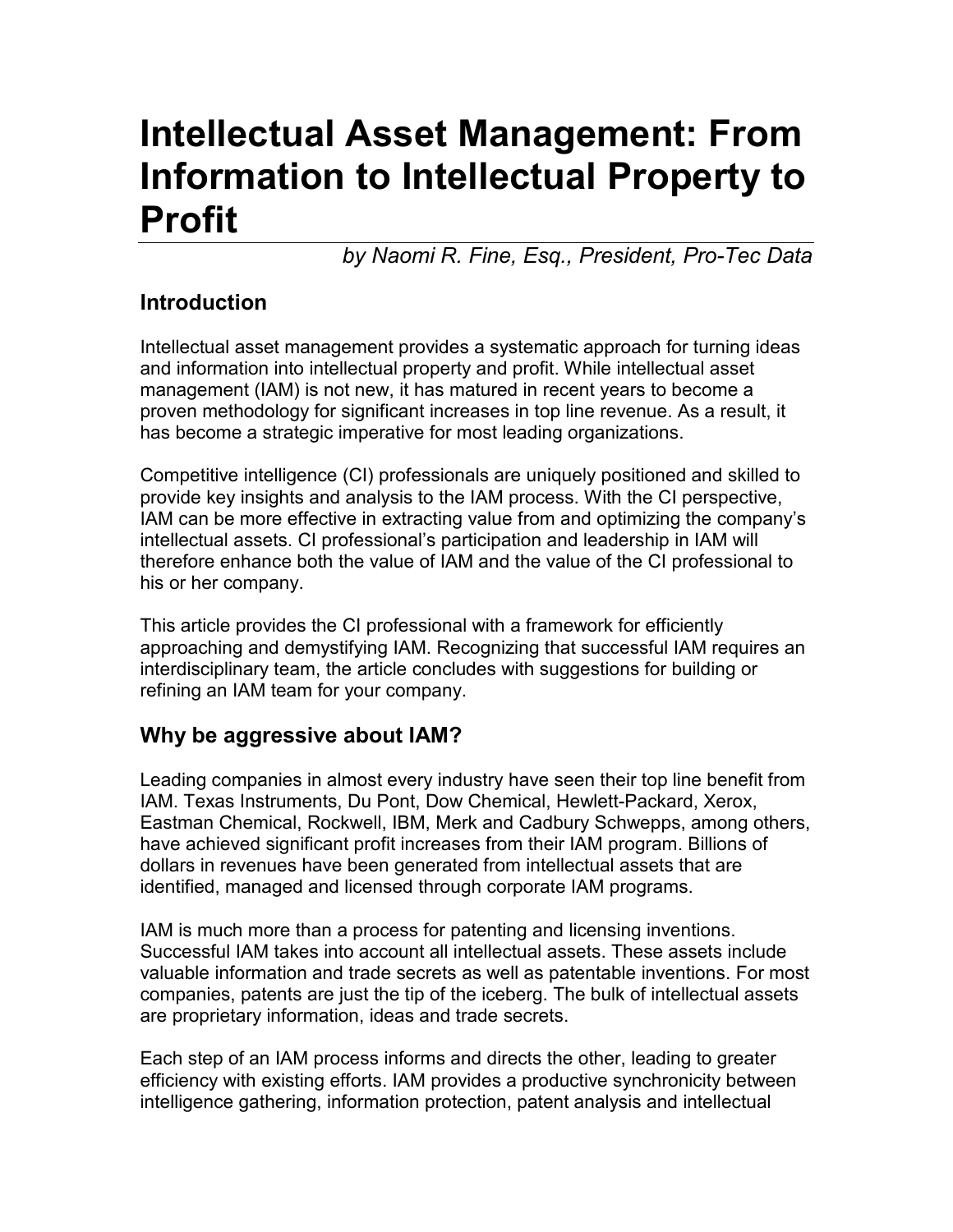property licensing. As a result, a company with an IAM process attains efficiencies in many business processes.

While the carrot of increased top line revenues, significant profit growth, and business process efficiencies is important, the stick of potential loss is particularly compelling in today's challenging business environment. There is a high risk of loss of intellectual assets and competitive advantage if an IAM strategy is not in place. IAM is a total business management approach that manages intellectual assets throughout the whole enterprise or organization for maximum value extraction (Kahn, 1998). Without it, valuable assets and profit opportunities fall through the cracks, or, more likely, get snatched up by competitive organizations who have instituted an effective IAM program.

#### **What is the IAM business management approach?**

An effective IAM business management approach consists of the following four components:

- 1) Identifying and extracting intellectual assets to determine the information and intellectual property that the company can exploit to increase revenues.
- 2) Protecting intellectual assets to ensure the company retains its proprietary rights to these assets as appropriate.
- 3) Optimizing the value of the assets to the organization.
- 4) Creating intellectual assets that are most likely to increase the company's profits.

## **IAM Business Management Approach**

#### **Why are CI professionals particularly suited to contributing to this process?**

CI professionals play an essential role in each of the four components of an IAM strategy:

- 1) Identification of intellectual assets is often predicated on the answer to the question: What information would you want from your competitors? This is a question most adeptly answered by CI professionals.
- 2) Protection of intellectual assets, sometimes referred to as counterintelligence, involves answering the question: How would you protect your company against a competitor like you? Again, CI professionals are best positioned to answer this question.
- 3) Optimization of intellectual assets requires significant analysis of the company's business landscape and opportunities for licensing and selling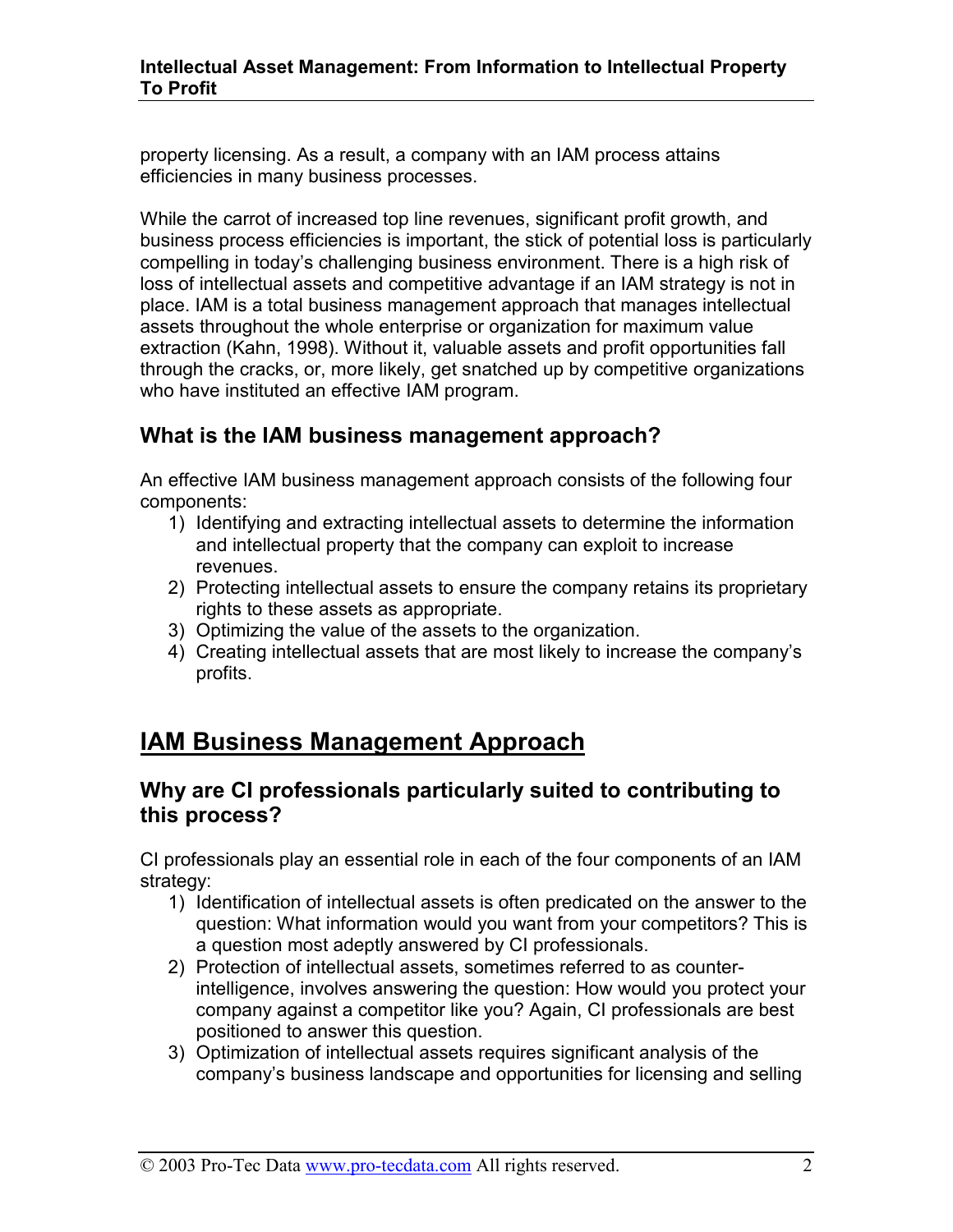its intellectual assets. CI professionals are experts at the kind of analysis required.

4) Creation of intellectual assets that are likely to add to the company's bottom line is aligned with the company's core mission, not a distraction. CI professionals are best suited to formulating the burning questions that drive their company and providing the perspective to ensure the company stays on course.

#### **Identification and extraction of intellectual assets.**

Identifying and extracting intellectual assets is the process of determining the obvious and non-obvious assets that a company owns. Often as a company goes through a systematic process of inventorying its known assets, it finds many surprises. For example, a company might start an inventory by listing its patents and patentable discoveries. It then becomes clear that some of the company's most valuable intellectual assets are in the form of processes or know-how that are not patentable.

Examples that should be included in an inventory of intellectual assets are product formulas, manufacturing processes, new product plans, packaging specifications, product compositions, research direction, test methods, alliance relationships, business plans, strategic direction, vendor terms, competitive analysis, customer lists, marketing plans, sales projections, budgets, financial projections, pricing analysis, and employee lists.

Intellectual assets also come from widening the aperture of the lens used to see intellectual assets. For example, by looking to contractors and consultants who develop intellectual assets for the company, the company is likely to discover assets it owns that had not been considered.

In the process that links identifying intellectual assets to extracting them for profit, a company will often see opportunities to create new intellectual assets. A company can cultivate creativity, as discussed below, to create assets which can be identified and extracted for profit to the organization.

#### **Protection of intellectual assets.**

Turning information into intellectual property and then into profits requires a solid information protection strategy. Only by protecting information can it become intellectual property. Trade secrets, a primary form of intellectual property that is the basis of profits, can be established only if the owner takes reasonable measures to protect and keep the information secret. Patents, the other primary form of intellectual property that are the basis of generating profits, can only be obtained if the underlying invention or innovation is protected as a trade secret. The very nature of trade secrets and patents, which require a company to take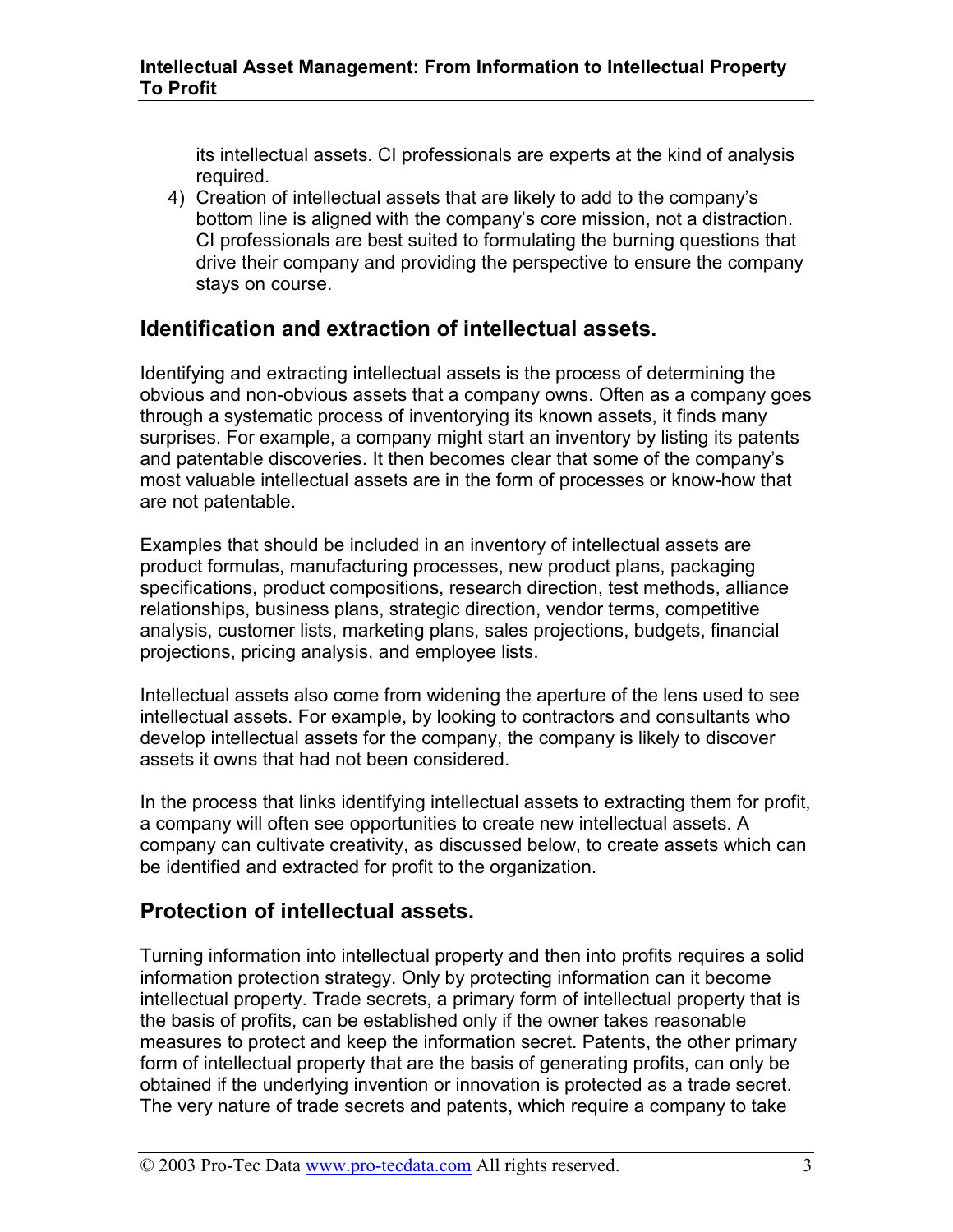active steps to protect them to establish rights, give them value and therefore profit potential.

Information protection is a balancing act, as demonstrated by these truths:

- 1) The most effective way to secure your company's information is to close down the company.
- 2) The most effective way to destroy your company is to freely reveal all of its information.

Unlike the straightforward process for filing a patent application, protecting information requires everyone with access to it to address the competitive tension between a company's need to share and its need to protect information. Information protection is therefore a process of striking the right balance between these two interests. Unlike the patent application process which can be administered by a few people in an organization, effective information protection requires active participation of all those with access to the company's information.

To protect information, each individual with access to it must use informed good judgment to balance the following interests:

- 1) Share information to: sell products, obtain good press coverage, interest potential investors, keep employees informed of the company's direction, collaborate with contractors and business partners.
- 2) Protect information to: maintain market differentiation, establish legal rights to intellectual property, prevent competitors from usurping benefit, protecting reputation, and avoiding liability for misappropriating the confidential information entrusted to the company by customers and business partners.

Striking this balance is particularly important in an environment where there are so many outsiders with an interest in the company's information. In today's competitive market, information is understood to provide insight, intelligence and competitive advantage. As a result, the marketplace is rife with competitors, customers, contractors, investors, business partners, former employees, industry and financial analysts, press journalists, vendors and even foreign countries seeking to learn as much as possible about the secrets of your company's success. Whether the outsider's interest is legitimate or malicious, the risk of loss is the same. It only takes one loose lip to sink the ship.

A marketing consultant in telecommunications needs information about the company's marketing strategy to do his work. The marketing consultant also has an interest in getting more clients in the telecommunications industry. The information about your company's marketing strategy and plans, as well as the problems addressed by the consultant and how they were solved, is all valuable information for promoting the consultant to his prospective customers. The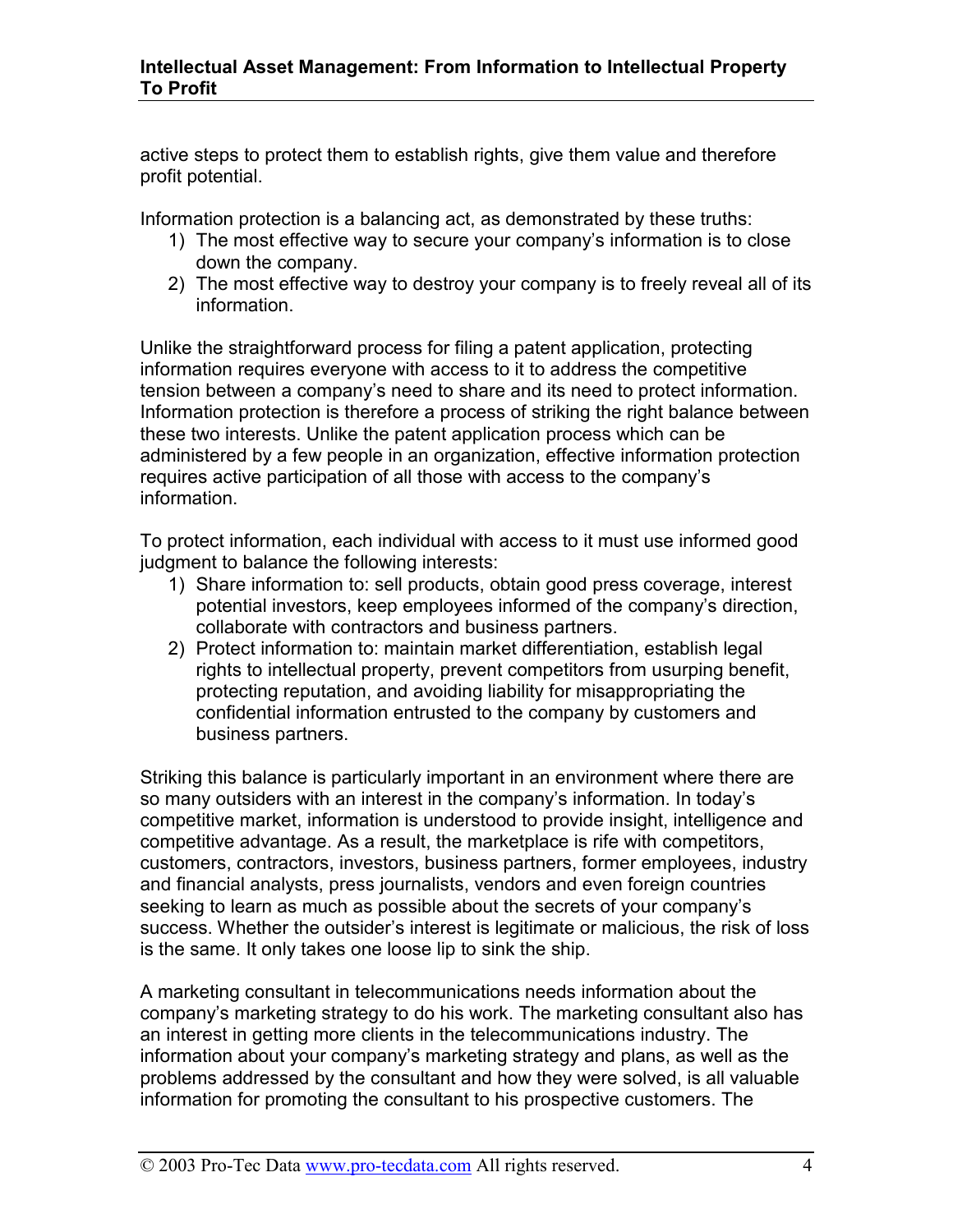competitive tension resides in determining exactly what to share with the consultant so that he can be most productive to your company without also being a big vulnerability.

The traditional model for protecting confidential information focuses on obligating, educating, providing reference material and holding accountable all employees. Components of the traditional information protection model include employee proprietary rights agreements, information protection policies and procedures, education and training, ongoing reminders, an electronic and physical security infrastructure, information protection reviews and audits, and termination procedures.

Under this model, the obligated, informed and accountable employee ensures that before any trade secret is disclosed to a non-employee, such as a contractor, customer, or business partner, the non-employee is required to sign a non-disclosure agreement.

There are significant problems with the traditional model. It does not take into account the dependencies we have on non-employees in today's business environment. In the previous example, we noted that the telecommunications marketing consultant needs the company's marketing strategy and plans to be effective. Many companies deal with outsiders who need access to information that is as strategically and tactically sensitive as the information made available to their employees. Yet the traditional model protects the information shared with non-employees only by requiring that they sign a non-disclosure agreement.

The new protection model takes into account the dependencies and collaborative working environment in which most companies operate. The new protection model addresses not only employees, but also contractors, business partners, vendors, customers, and any other stakeholders with access to company information. Non-employees, as well as employees, need to be not only obligated, but also educated and held accountable. Under the new protection model, we protect not only trade secrets, but any confidential information that may have value to the company.

Most importantly, the new protection model recognizes the importance of protecting information as an integral component of the company's IAM strategy. In a bear market economy, we need an information protection strategy with long term benefits. Specifically, the new information protection model now focuses on protecting information to maintain and grow competitive value, by growing market share through market differentiation, establishing rights to trade secrets and other intellectual property, preserving reputation and credibility and building a return on investment through a campaign for IAM profit opportunities.For many companies, full implementation of the new protection model is an aspiration, not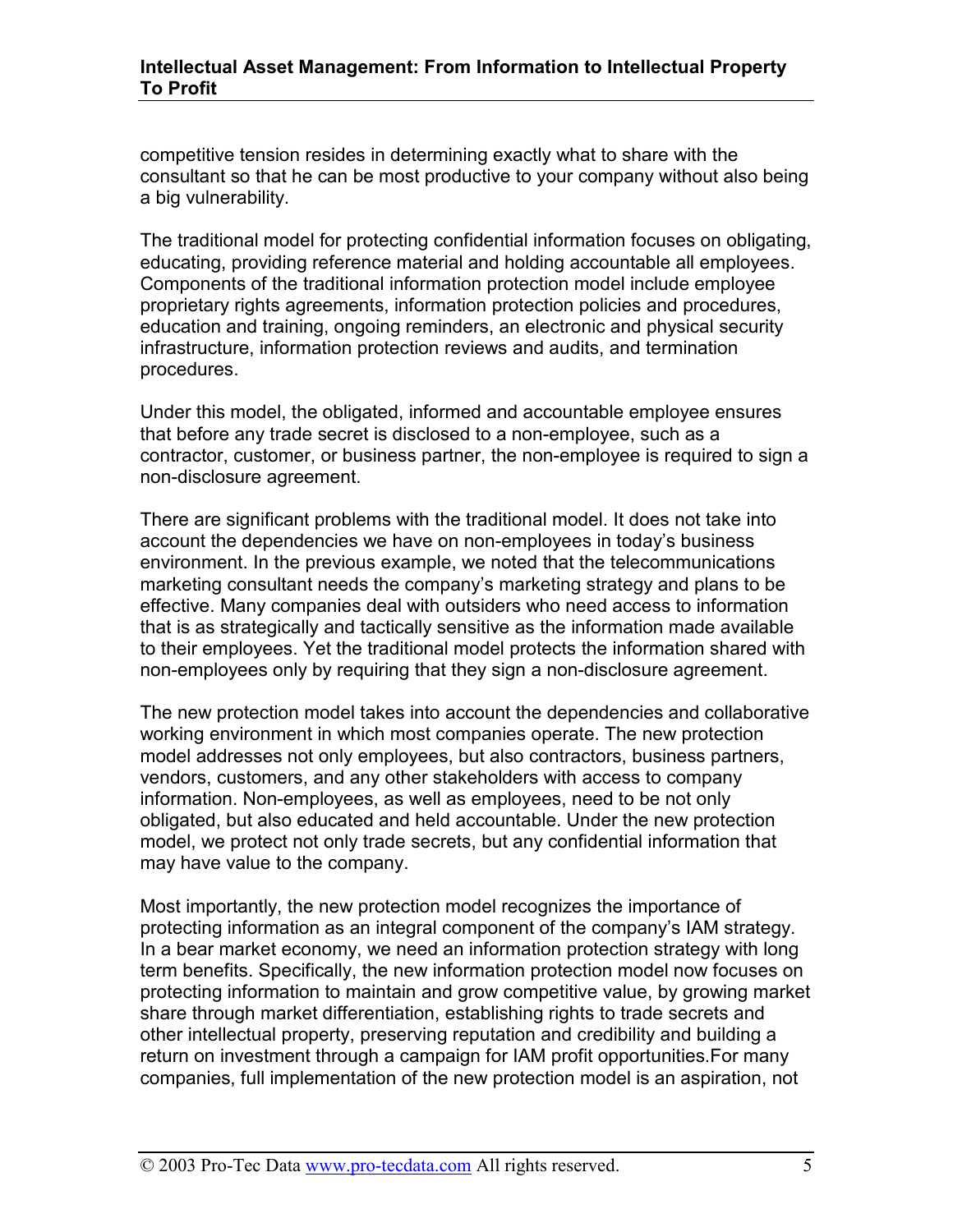yet a reality. A best-in-class protection strategy requires that information and intellectual asset protection is:

- 1) Ingrained in corporate culture
- 2) Integrated into business processes
- 3) Facilitated by legal, information technology and security infrastructure
- 4) Applied to all stakeholders.

For many companies, implementing a best in class information protection strategy, which protects all of the company's business and legal interests in information and intellectual property, is too high a goal to hope to achieve. For these companies, taking reasonable measures, by applying due diligence to protect their information and thereby meet the minimum legal requirements for establishing intellectual property, is sufficient.

As noted earlier, protection creates value. In most cases it is the companies that have implemented a world-class information protection strategy that have also seen exponential profits from their IAM strategy.

#### **Optimizing Intellectual Assets**

Intellectual assets that have been identified and protected are intangible units of value. Each of these intangible units of value can and should be optimized. Optimization may take many forms, such as:

- 1) Exploiting commercial value, by selling or licensing the asset.
- 2) Harnessing internal value, by keeping the asset as a differentiator, giving it away for promotion, or leveraging its internal strategic value.
- 3) Poisoning the well by publishing it and thereby making it impossible for other companies to use the asset for their advantage.

The analysis required to determine which of these options is most appropriate is necessarily based on the business objectives of the company conducting the analysis. Will an intellectual asset yield more profit if it is held internally as a trade secret or licensed externally? Is it more destructive to a competitor to publish certain information than it is productive to the company to hold it as a trade secret? These are the kinds of questions that need to be answered to optimize the profit potential of intellectual assets. The answers will be unique to each company asking the questions, determined by the company's strategic business objectives.

While the answers and the analysis are necessarily different for any company, the key questions are the same:

- 1) How can the intellectual asset be exploited to enhance revenue and profit?
- 2) How can we best align use of the intellectual asset with the company's business objectives and target market?

© 2003 Pro-Tec Data www.pro-tecdata.com All rights reserved. 6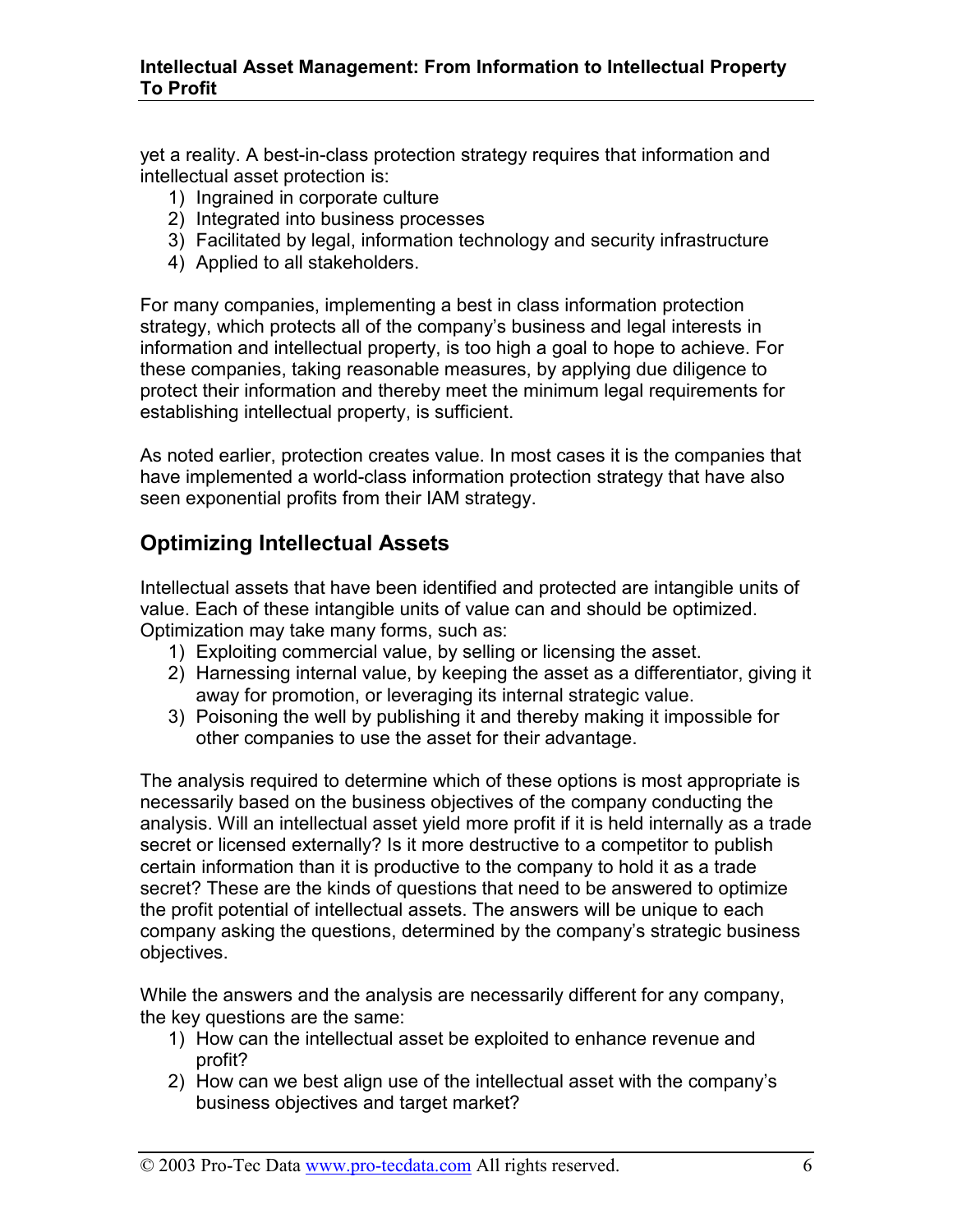- 3) Can the intellectual asset be used to maneuver offensive competitive advantage?
- 4) How can the intellectual asset be used to increase the company's value to investors or business partners?
- 5) What use of the intellectual asset will provide the best incentive for the creation and capture of new innovation?

As indicated earlier, CI professionals are well suited to conducting the analysis needed to answer these questions and thereby determine the best intellectual asset optimization strategy for their company.

#### **Creating Intellectual Assets**

It may seem counter-intuitive to discuss the creation of intellectual assets after a discussion of their identification, protection and optimization. Here, however, we discuss IAM as a business management approach that facilitates the transformation of information into intellectual property and then profit. In this business management approach, creating intellectual assets is an intentional process aimed at developing the information that is most likely to result in valuable intellectual property that can be optimized for profit.

Similar to the new protection model, the model for creating intellectual assets takes into account dependencies on outsiders and collaborative business relationships. Creating intellectual assets, therefore, includes harvesting the intellectual assets created by partners, customers, vendors and suppliers.

IAM includes fostering creativity through incentives and recognition programs. It is often helpful to articulate the targeted burning questions that drive research and development into the most profitable areas. Creativity can also be fostered with real-time facilitation, encouraging, monitoring, and harvesting the intellectual asset developments that are most likely to reap the biggest profit rewards.

#### **Tough Judgment Calls**

IAM addresses some of corporate strategy's most important judgment calls:

- 1. **Identifying IP**: On the continuum between identifying all potentially valuable IP and only what is patent-able where does one draw the line? Identify too much and corporate resources are consumed wastefully. Identify too little and value is not captured or is lost.
- 2. **Protecting IP:** On the continuum between promoting the free and productive flow of information and avoiding wasteful leaks of valuable IP, where does one draw the line? Too much sharing and IP is lost; too little sharing and IP doesn't grow.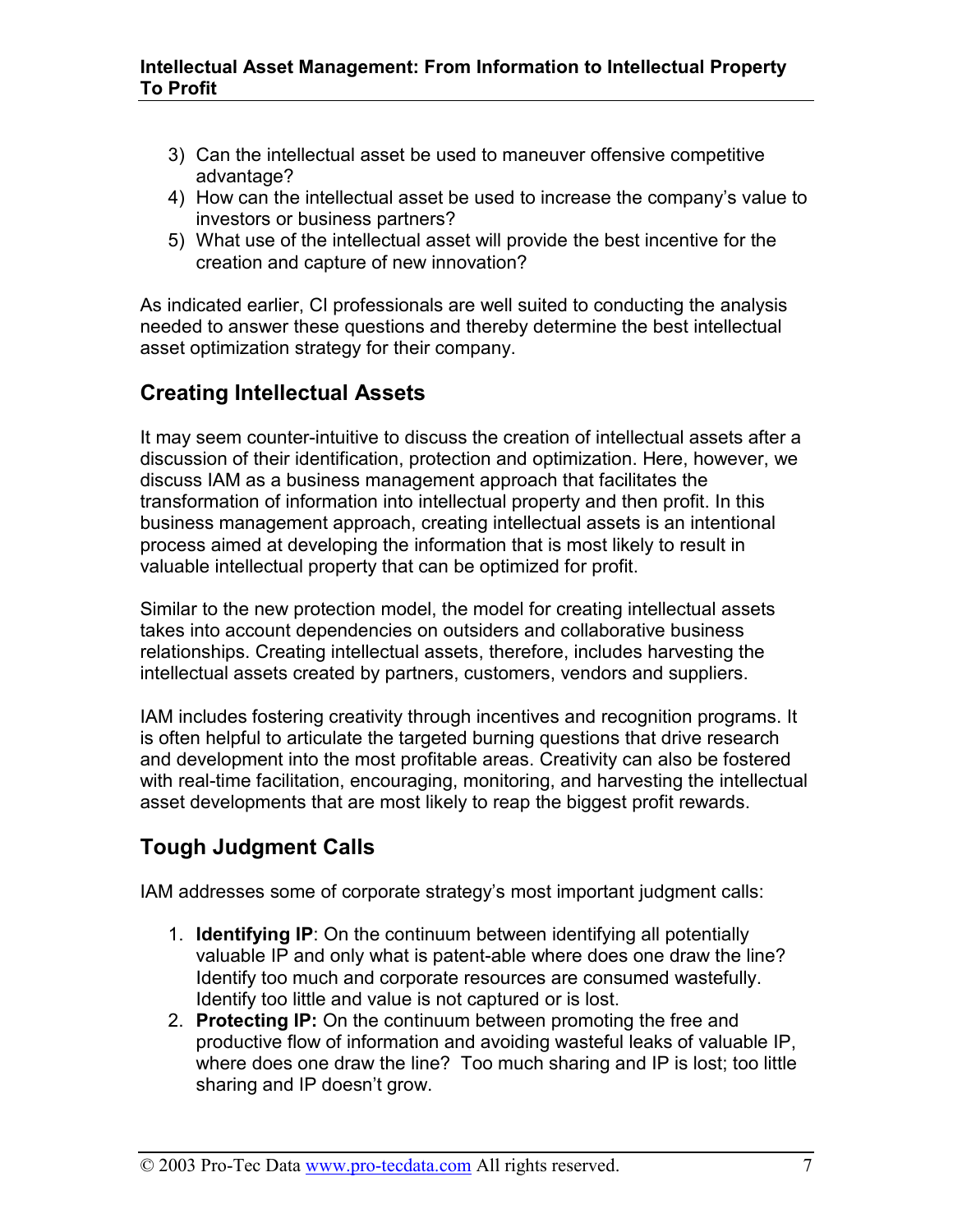- 3. **Optimizing IP:** With finite resources to allocate to developing IP, by what criteria does one identify the best portfolio strategy? Which potential IP? How broad a portfolio? What to develop in-house? What to farm out?
- 4. **Creating IP:** On the continuum between expecting creative IP development from employees and promoting it through incentives, where does one draw the line? Expect too much and employees may underproduce, rely on incentives to motivate and they may also under-produce because their expectations are heightened.

The appropriate way to promote IAM varies from company to company depending on numerous factors including corporate culture, structure, leadership patterns, and economic position. In many cases these nuances make it particularly useful to consult with a specialist on IAM program development to devise the best strategy.

#### **Next Steps**

The intellectual asset management approach presented here provides a process for turning information into intellectual property and profits. CI professionals can contribute significantly to their company's ability to identify, protect, optimize and create intellectual assets that reap the highest rewards for the company. CI professionals spend years cultivating the skills to assess the value of intellectual property in their industry. It is time to turn those talents inward, to help one's own company identify, protect, optimize and create it's valuable intellectual assets.

Most companies address many of the elements of an IAM program, but do so in a disparate and uncoordinated fashion that produces a non-optimal prioritization of intellectual assets. A first step toward IAM then is to inventory your company or division's disparate efforts and estimate what efficiencies could be gained through better coordination under an IAM regime. This inventory and estimate will prove invaluable in promoting IAM within your company.

An assessment in collaboration with IAM experts is an excellent way to begin, and can often be expensed under existing budgetary allocation for portfolio management, security, or legal. Typically such efforts are initiated by chief executives and senior members of the legal department, though CI professionals have also mounted the initial effort. With the results of such an assessment, an internal IAM advocate can formulate a vision for transition toward a comprehensive program for managing intellectual property, for achieving buy-in from internal collaborators, and convincing top management of the efficacy of the IAM approach.

For years now, there has been a voice advocating a broadened definition of the CI professional's work to include more than competitive intelligence and corporate espionage. IAM is the obvious avenue for such expansion.